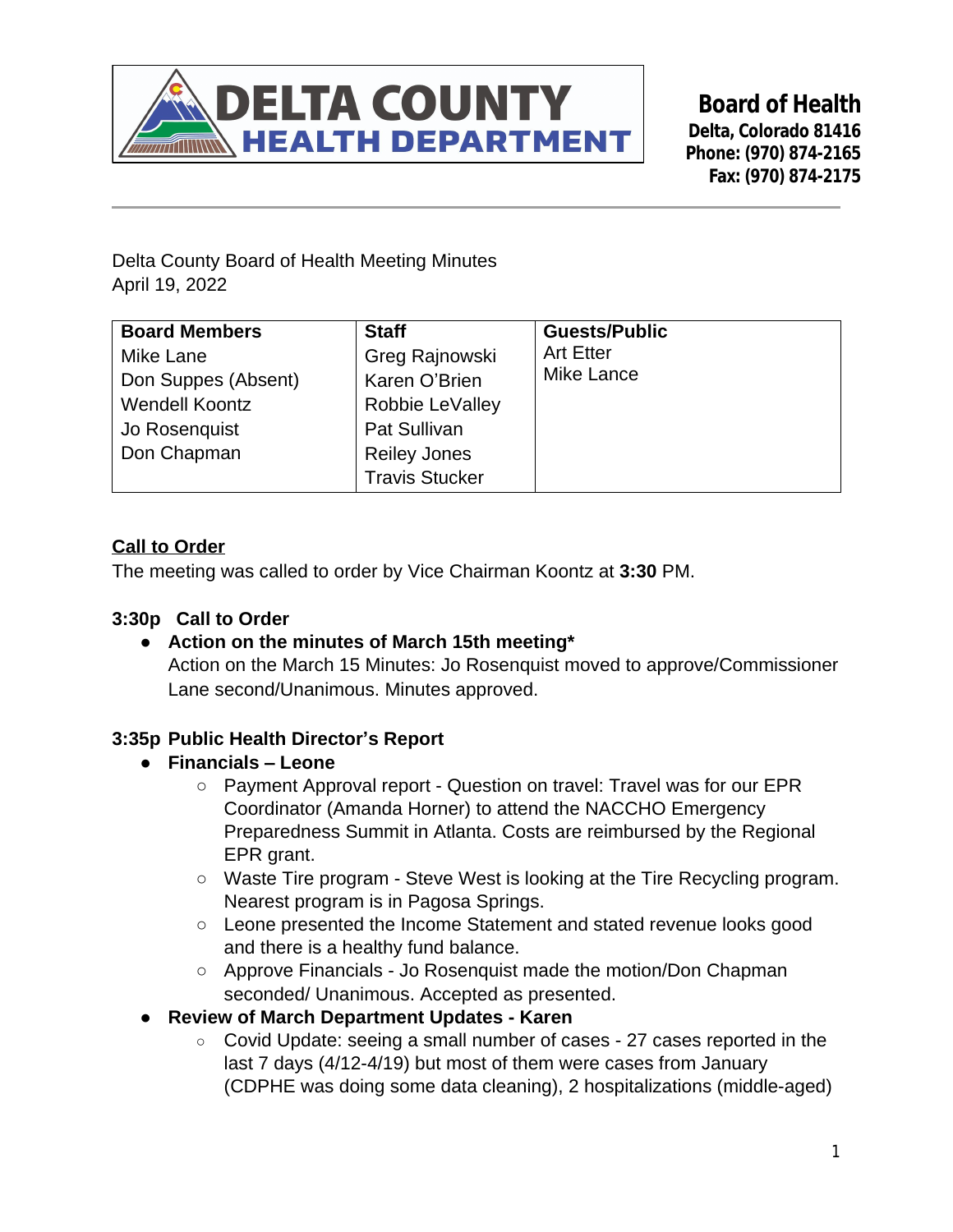and 1 death in the last 14 days (4/5-4/19). Last 7-day positivity 2.4% in Delta County vs. state 4.6% as the metro area is seeing a small uptick. Delta County continues to be low risk according to the CDC metrics.

- Still administering COVID boosters and vaccines. The department administered boosters at Willow Tree and Horizons. The state's vaccine bus is still providing support: Hotchkiss 4/12, Delta 4/13, Cedaredge 4/19, Delta 4/21 and 4/29. Testing will continue at TruVu through June with state but then wrapping up. The numbers have been low. We continue to provide self-administered rapid tests to anyone who wants them. We are waiting to hear from the state if they will accept PCR samples from local public health. State contractors are still being used (ATCG is the contractor we have been using) through June. We are awaiting a testing plan document from the state and each local public health agency will need to submit this to the state. Karen will share the testing plan with the Board of Health once it is completed.
- Our immunization nurse Kendra moved to Gunnison and Aliya, who recently started with the Maternal Child Health program will transfer to fill the immunization position. We also have a new nurse starting at the end of this month to take Aliya's place. This position is for the Maternal Child Health program (health care for children with special needs), child fatality prevention reviews and backup for contact tracing and testing.
- $\circ$  Tdap clinic for 5<sup>th</sup> graders with the school district may be delayed while Aliya continues her training.
- The department may receive CDC Crisis Response Workforce Development funds. The funds are anticipated to be used to support (provide backup) for our nursing department and to support training needs. Some examples are interpreter/translator certifications, supervisor training, EH certifications, conferences: Public Health in the Rockies conference, etc. The Staffing Plan, Budget and Scope of Work are due by the end of the month.
- Commissioner Koontz asked about the CHAPS planning timeline? Karen explained that the Community Needs Assessment is required every 5 years. The process takes place with the West Central Partnership in order to share resources for this effort. When finished, the Public Health Improvement Plan will be sent to the state to fulfill the requirement for public health. Karen said she is reporting each phase in detail in the program update report in the board packet. During the current phase, we are working with partners to see what data is available and what will be needed to assess in the community. Informatics is not an asset of DCHD and so partnering is beneficial. Child health data is also being collected through the partnership. The assessment will be shared with the Board of Health.
- $\circ$  EH Today we will hold a Public Hearing to review the OWTS draft **Regulations**

### **4:00p Public Hearing for Onsite WasteWater System Draft Regulations (Reg. 43)**